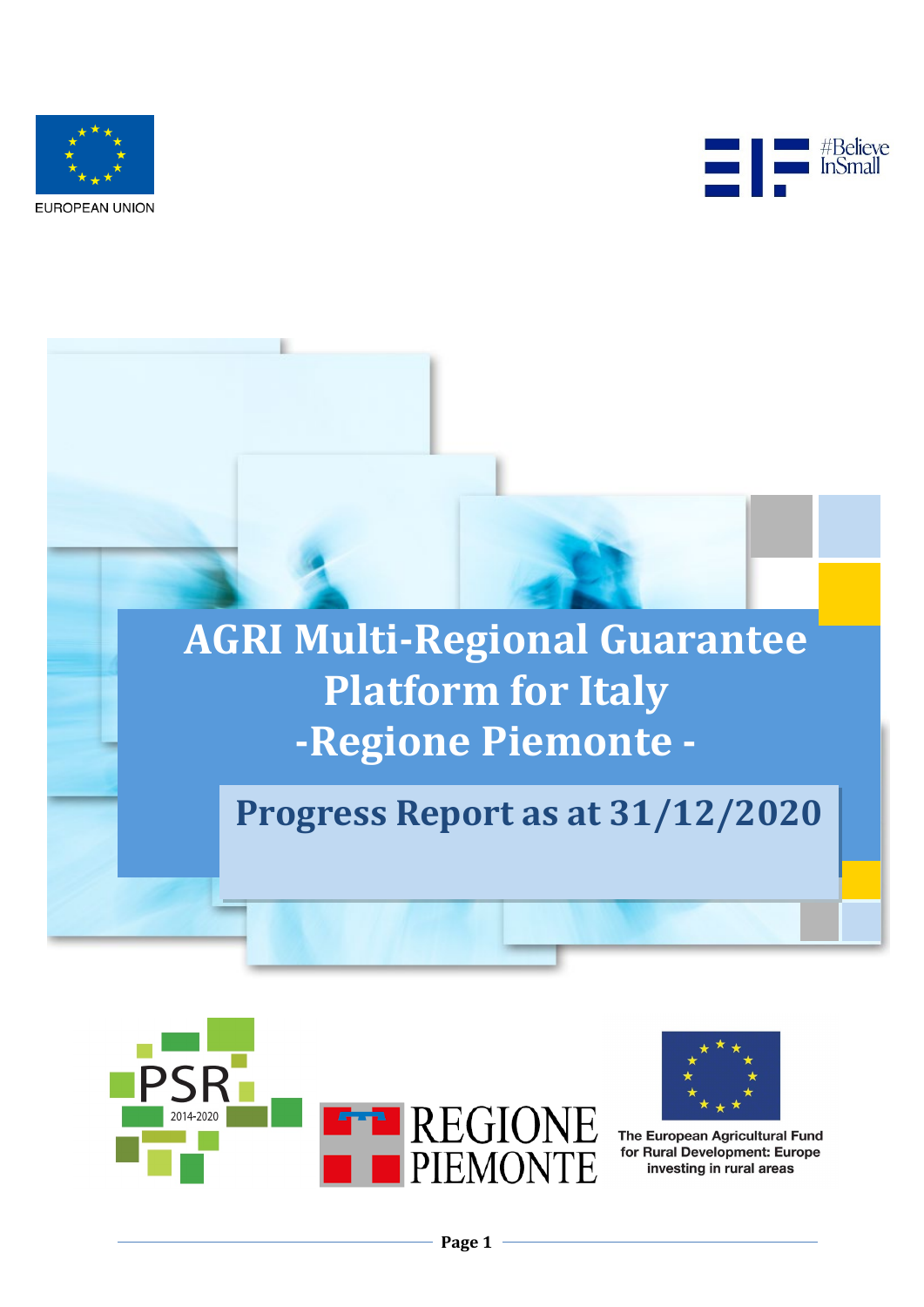### **Table of Contents**

| $\begin{array}{ccc} 1 & 1 \end{array}$                              |  |
|---------------------------------------------------------------------|--|
| 2.                                                                  |  |
|                                                                     |  |
|                                                                     |  |
|                                                                     |  |
|                                                                     |  |
|                                                                     |  |
|                                                                     |  |
|                                                                     |  |
|                                                                     |  |
|                                                                     |  |
|                                                                     |  |
|                                                                     |  |
|                                                                     |  |
| 3.2.5 Final Recipient Portfolio Breakdown by Number of Employees13  |  |
| 3.2.6 Final Recipient Portfolio Breakdown by Sector (NACE lev.2) 14 |  |
|                                                                     |  |
|                                                                     |  |
|                                                                     |  |
|                                                                     |  |
|                                                                     |  |
|                                                                     |  |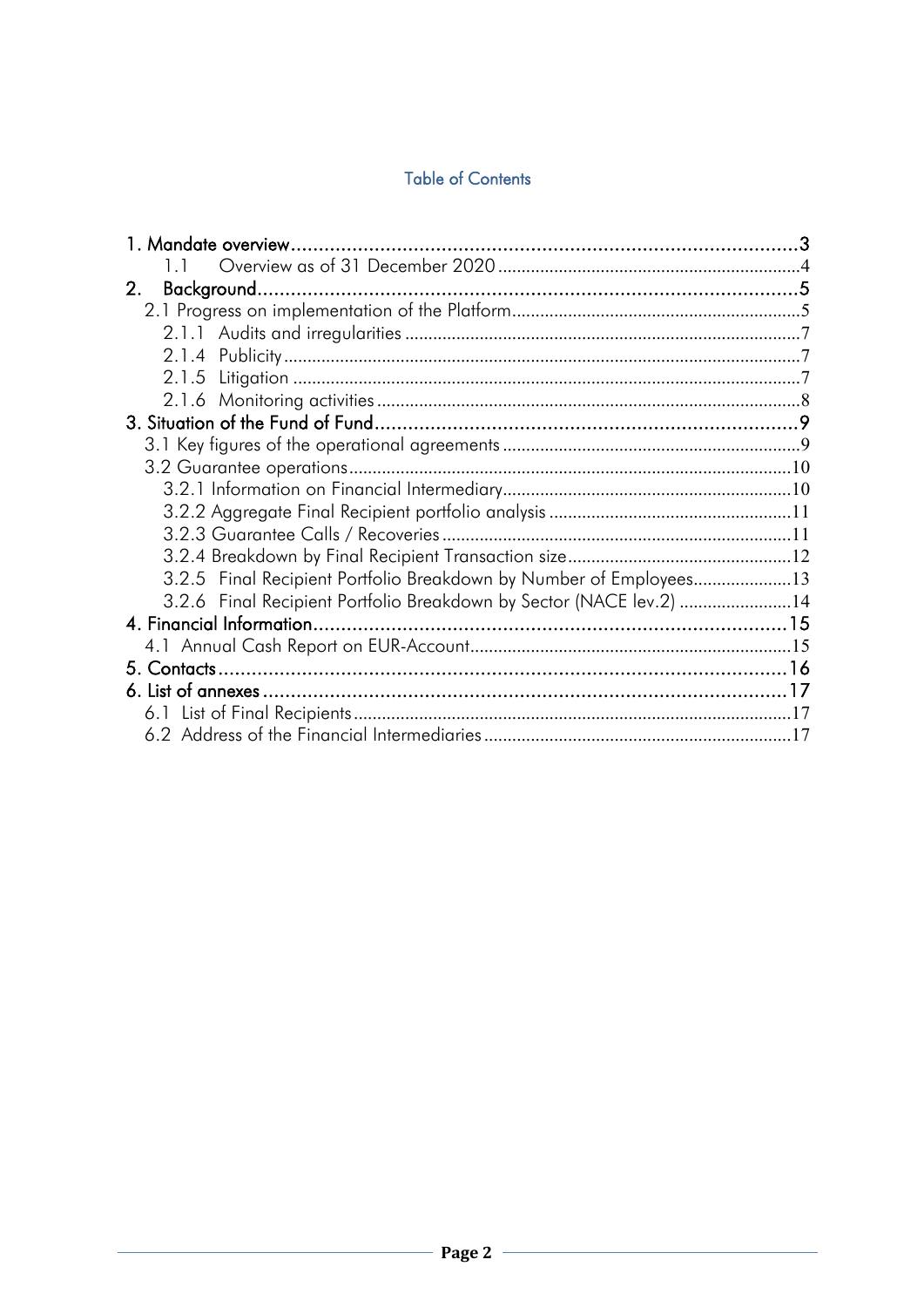### <span id="page-2-0"></span>1. Mandate overview

| Name of Regional Fund-of-Funds                     | ESIF - EAFRD - ITAgri Platform - Piemonte (AGR07)                                                                                                                                                                                                                                                                                                                                                                                                                                                                                                                                                                                                                              |
|----------------------------------------------------|--------------------------------------------------------------------------------------------------------------------------------------------------------------------------------------------------------------------------------------------------------------------------------------------------------------------------------------------------------------------------------------------------------------------------------------------------------------------------------------------------------------------------------------------------------------------------------------------------------------------------------------------------------------------------------|
| <b>Name of Entrusted Entities</b>                  | EIF                                                                                                                                                                                                                                                                                                                                                                                                                                                                                                                                                                                                                                                                            |
| <b>Region</b>                                      | EUR 5,000,000                                                                                                                                                                                                                                                                                                                                                                                                                                                                                                                                                                                                                                                                  |
| out of which EAFRD                                 | EUR 2,156,000                                                                                                                                                                                                                                                                                                                                                                                                                                                                                                                                                                                                                                                                  |
| out of which, national co-financing                | EUR 2,844,000                                                                                                                                                                                                                                                                                                                                                                                                                                                                                                                                                                                                                                                                  |
| <b>Funding Agreement Signature Date</b>            | 05/02/2018                                                                                                                                                                                                                                                                                                                                                                                                                                                                                                                                                                                                                                                                     |
| <b>Currency</b>                                    | <b>EUR</b>                                                                                                                                                                                                                                                                                                                                                                                                                                                                                                                                                                                                                                                                     |
| <b>Commitment Period</b>                           | From 05/02/2018 to 31/12/2023                                                                                                                                                                                                                                                                                                                                                                                                                                                                                                                                                                                                                                                  |
| <b>Termination Date</b>                            | 31/12/2037                                                                                                                                                                                                                                                                                                                                                                                                                                                                                                                                                                                                                                                                     |
| <b>Type of Financial Instrument</b>                | <b>Uncapped Guarantee</b>                                                                                                                                                                                                                                                                                                                                                                                                                                                                                                                                                                                                                                                      |
|                                                    |                                                                                                                                                                                                                                                                                                                                                                                                                                                                                                                                                                                                                                                                                |
| <b>Full Name of Operational Programme</b>          | Rural Development Programme of the Region Piemonte<br>(CCI: 2014IT06RDRP009)                                                                                                                                                                                                                                                                                                                                                                                                                                                                                                                                                                                                   |
| <b>Priority (Focus Area)</b>                       | P2: Enhancing farm viability and competitiveness of all types of agriculture in<br>all regions and promoting innovative farm technologies and the sustainable<br>management of forest / FA 2A Improving the economic performance of all<br>farms and facilitating farm restructuring and modernization, notably with a<br>view to increasing market participation and orientation as well as agricultural<br>diversification:<br>P3: Promoting food chain organisation, including processing and marketing of<br>agricultural products, animal welfare and risk management in agriculture - FA<br>3A Improving competitiveness of primary producers by better integrating them |
| Sub-measures supported by the Financial Instrument | into the agri-food chain;<br>4.1 Support for investments in agricultural holdings<br>4.2 Support for investments in processing/marketing of agricultural products                                                                                                                                                                                                                                                                                                                                                                                                                                                                                                              |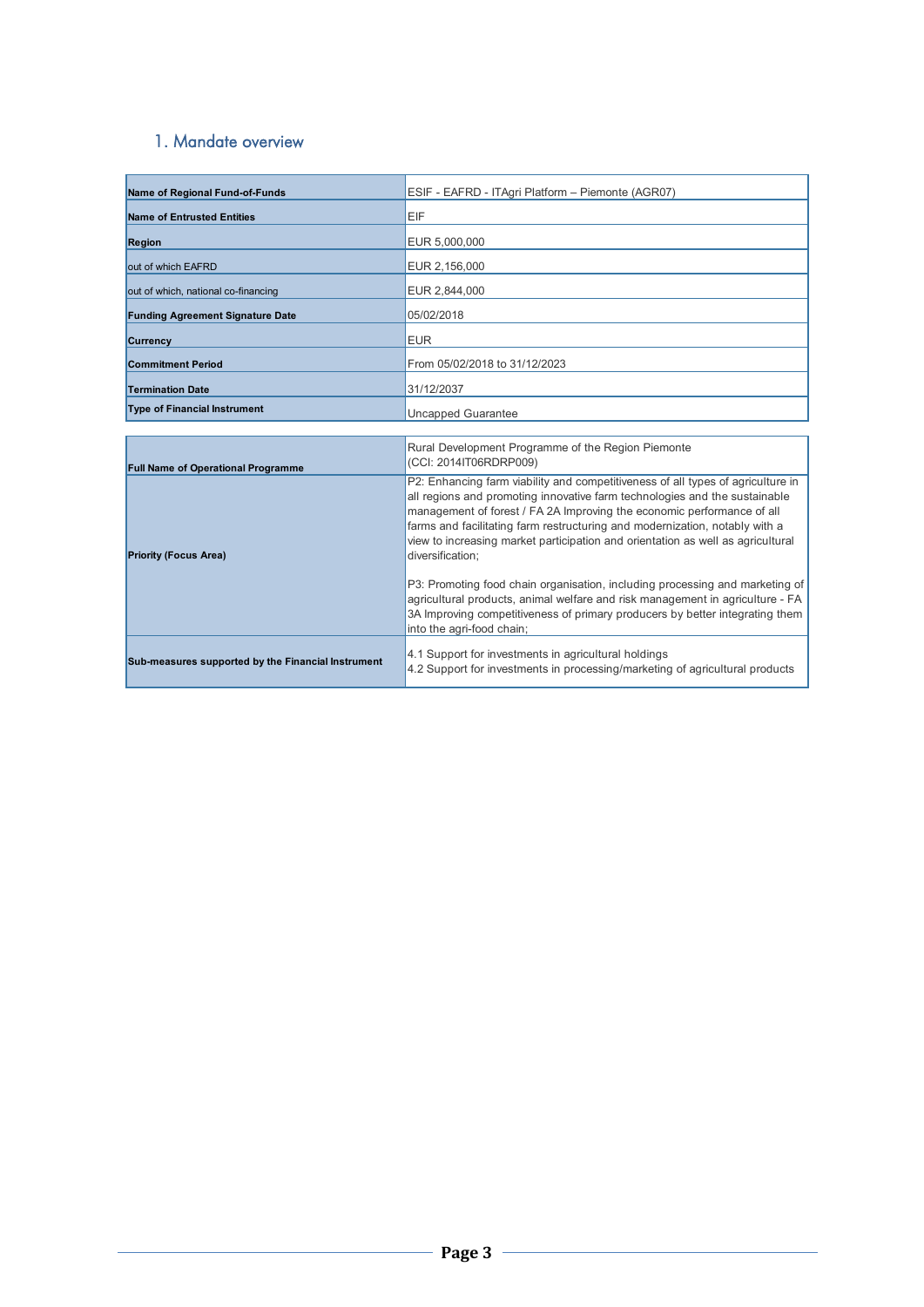### <span id="page-3-0"></span>1.1 Overview as of 31 December 2020

|                                                          |                                               | Total cumulative as at 31/12/2020 |                                                        |  |  |
|----------------------------------------------------------|-----------------------------------------------|-----------------------------------|--------------------------------------------------------|--|--|
|                                                          |                                               | <b>EUR</b>                        | % of Region<br><b>Contribution</b><br><b>Committed</b> |  |  |
|                                                          | <b>Region Contribution Committed</b>          | 5,000,000                         |                                                        |  |  |
|                                                          | out of which EAFRD                            | 2,156,000                         |                                                        |  |  |
|                                                          | out of which, national co-financing           | 2,844,000                         |                                                        |  |  |
|                                                          | <b>Region Contribution Paid</b>               | 1,250,000                         | 25.0%                                                  |  |  |
|                                                          | out of which EAFRD                            | 539,000                           |                                                        |  |  |
| <b>MS Contribution</b>                                   | out of which, national co-financing           | 711,000                           |                                                        |  |  |
|                                                          | <b>EIF Contribution in IT Agri</b>            | 4,500,000                         |                                                        |  |  |
|                                                          | <b>Management Fees paid</b>                   | 24,895                            | 0.5%                                                   |  |  |
|                                                          | out of which base fees                        | 23,342                            |                                                        |  |  |
|                                                          | out of which performance fees                 | 1,553                             |                                                        |  |  |
|                                                          | <b>Proceeds of Operations</b>                 |                                   |                                                        |  |  |
| <b>Operations</b> and<br><b>Financial Intermediaries</b> | Disbursements to Financial Intermediaries [1] | 337,500                           |                                                        |  |  |
| <b>Final Recipients</b>                                  | <b>Disbursements to Final Recipients</b>      | 675,000                           |                                                        |  |  |
| Leverge effect                                           | <b>Expected leverage</b>                      |                                   | 4.0                                                    |  |  |
|                                                          | <b>Achieved leverage</b>                      |                                   | 0.1                                                    |  |  |

(1) Disbursements to Financial Intermediaries = Disbursements to Final Recipients \* Guarantee Rate

| Total cumulative |
|------------------|
| as at 3712/2020  |
| 5.000.000        |
| 2.000.000        |
| 3.000.000        |
|                  |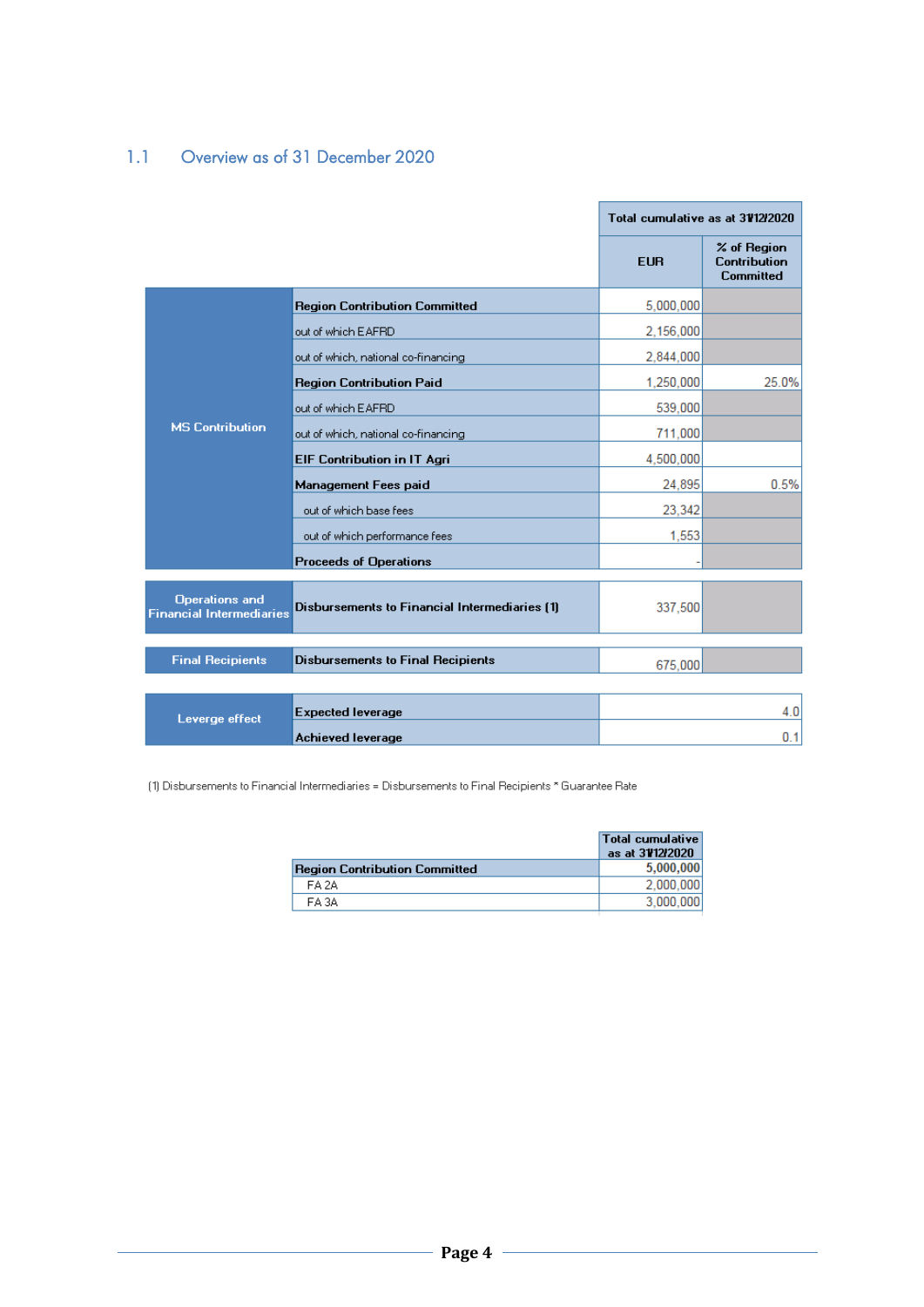### <span id="page-4-0"></span>2. Background<sup>[1](#page-4-2)</sup>

The Regional FoF was established within the Agri Multi-Regional Guarantee Platform (the "Platform"), as an instrument to address the market failure confirmed in the Ex-ante Assessment performed by the Region. As set out in the Investment Strategy and Business Plan, the Regional FoF will be implemented through an uncapped guarantee instrument intended to provide selected financial intermediaries credit risk coverage in relation to a portfolio of newly originated loans to final recipients eligible to receive the support under the Platform.

### <span id="page-4-1"></span>2.1 Progress on implementation of the Platform

#### Selection of the Financial Intermediaries - Call for Expression of Interest and Operational **Agreements**

As of 31 December 2020, all the Operational Agreements with the selected Financial Intermediaries have been signed and the financial instrument is fully operational.

The Banks receiving the uncapped portfolio guarantee by the EIF are:

- CREDEM;
- ICCREA Banca d'Impresa;
- Credito Valtellinese;
- Banca Popolare Pugliese;
- Banca Popolare di Puglia e Basilicata;
- Banca Cambiano;
- Monte dei Paschi di Siena.

The resources made available by the participating Regions are allocated with the following distribution in each of the participant Regions:

| Regional FoF   | <b>CREDEM</b> | <b>ICCREA</b> | <b>CREVAL</b> | <b>BPP</b> | <b>BPPB</b>  | Cambiano | <b>MPS</b> |
|----------------|---------------|---------------|---------------|------------|--------------|----------|------------|
| Calabria       |               |               |               |            |              |          |            |
| Campania       |               |               |               |            |              |          |            |
| Emilia-Romagna | Χ             |               | Υ             |            |              |          |            |
| Piemonte       | Χ             |               | χ             |            |              | Χ        |            |
| Puglia         |               |               |               |            | $\checkmark$ |          |            |
| Toscana        |               |               | v             |            |              |          |            |
| Umbria         |               |               |               |            |              |          |            |
| Veneto         |               |               |               |            |              |          |            |

The Operational Agreements between EIF and each of the bank will reflect commitments to deploy Agreed Portfolio Volumes (APVs) to be guaranteed by the EIF under the Platform that will be increased progressively, up to higher Maximum Portfolio Volumes (MPVs) as set forth in the same Operational Agreements. The operational and commercial mechanism of APVs and MPVs will be managed contractually by the EIF in order to: (i) always allow for loan portfolio volumes covered according to the contract with the amounts paid by the Managing Authorities which do not exceed the relevant Net Contribution Paid at any relevant point in time, and (ii) incentivize

<span id="page-4-2"></span> $1$  Capitalised terms that are not defined in this report shall have the same meaning set forth in the Funding Agreement.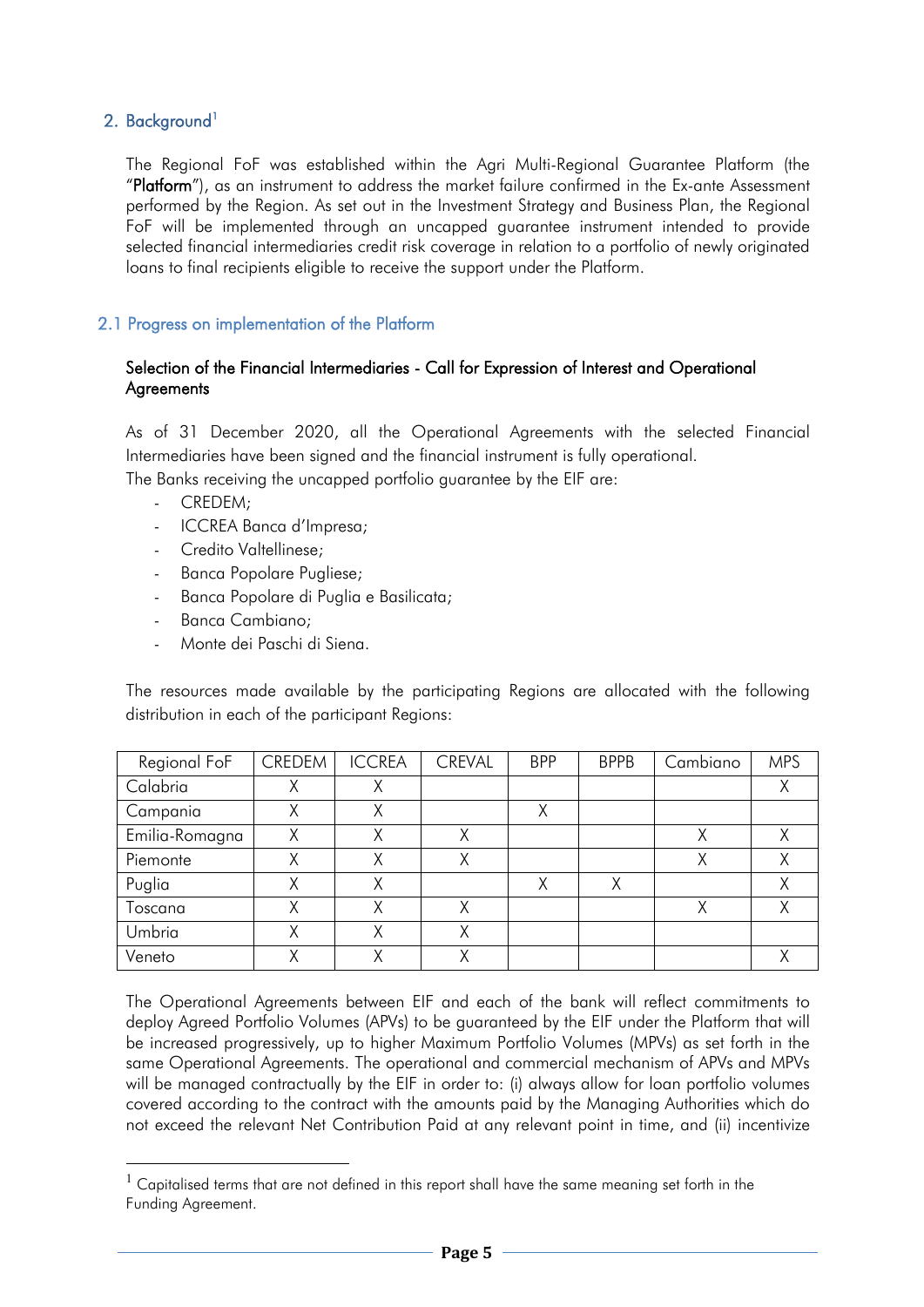the banks towards a quick deployment of the portfolio volume assigned to them (i.e. through disbursements in favour of eligible final recipients) in order for EIF to increase the relevant APVs (and possibly MPVs) compared with the less performing banks.

#### Implementation disruption due to the covid-19 pandemic

As well-known and discussed by the Investment Board, the start-up of the financial instrument under the platform, due to its experimental nature and the novelties, has been slow and only in the second half of 2019 the first disbursements to final recipients occurred, unfortunately only in some of the participating Regions.

The pandemic and the lockdown started in the first quarter of 2020 and lasted throughout the year has disrupted the difficult early development of the financial instrument, with a de facto complete stop of any financing provided for investments.

Moreover, the significant measures introduced by the Italian Government to support the economy and namely the extension to the primary sector of the 90% free guarantee by the State on loans to SMEs, have crowded out the possibility for the EIF guarantee to be competitive as long as the temporary aid framework for covid will last.

EIF has taken all the possible actions to support the Banks in the implementation and in particular has promoted a change in the eligibility criteria of the guarantee in order to allow support to stand alone Working Capital (i.e. in addition to the one not linked to investments as previously envisaged). This action, operational since Q4 2020, should allow the EIF guarantee to intercept more demand for liquidity finance, especially when the temporary aid framework adopted by the State guarantee currently offered to Agriculture.

Nonetheless, further options will be explored in case the disbursements will not increase in 2021 and possible actions will be submitted to the Investment Board.

#### Investment Board meetings

During the reporting period, an Investment Boards took place on 21 January 2020, to discuss the following agenda

- o Resolution, pursuant to art. 6.7 (d) of the Funding Agreement, on amendment of art. 14.2 (b) of the Funding Agreement upon the entry into force of the Implementing Regulation (EU) 2019/1140 of 3 July 2019 which establishes the models for control reports and annual audit reports regarding the financial instruments implemented by the EIB.
- o Information on the state of implementation of the initiative and on the forecasts of use of resources.
- o Information on the outcome of the communication made by the EIF to the European Commission regarding the controls foreseen for the platform and the verification of the obligations as per Funding Agreement and the related resolutions of the Investment Committee on payment procedures.
- o 4. Various and possible.

In April 2020, a written procedure for the decision of the Investment Board of the Italian AGRI Platform has been launched by the President of the Investment Board in order to amend the Funding Agreement as follows:

- (a) the definition of "Audit Firm" in Article 1.1 of the Funding Agreement shall be deleted in its entirety without replacement;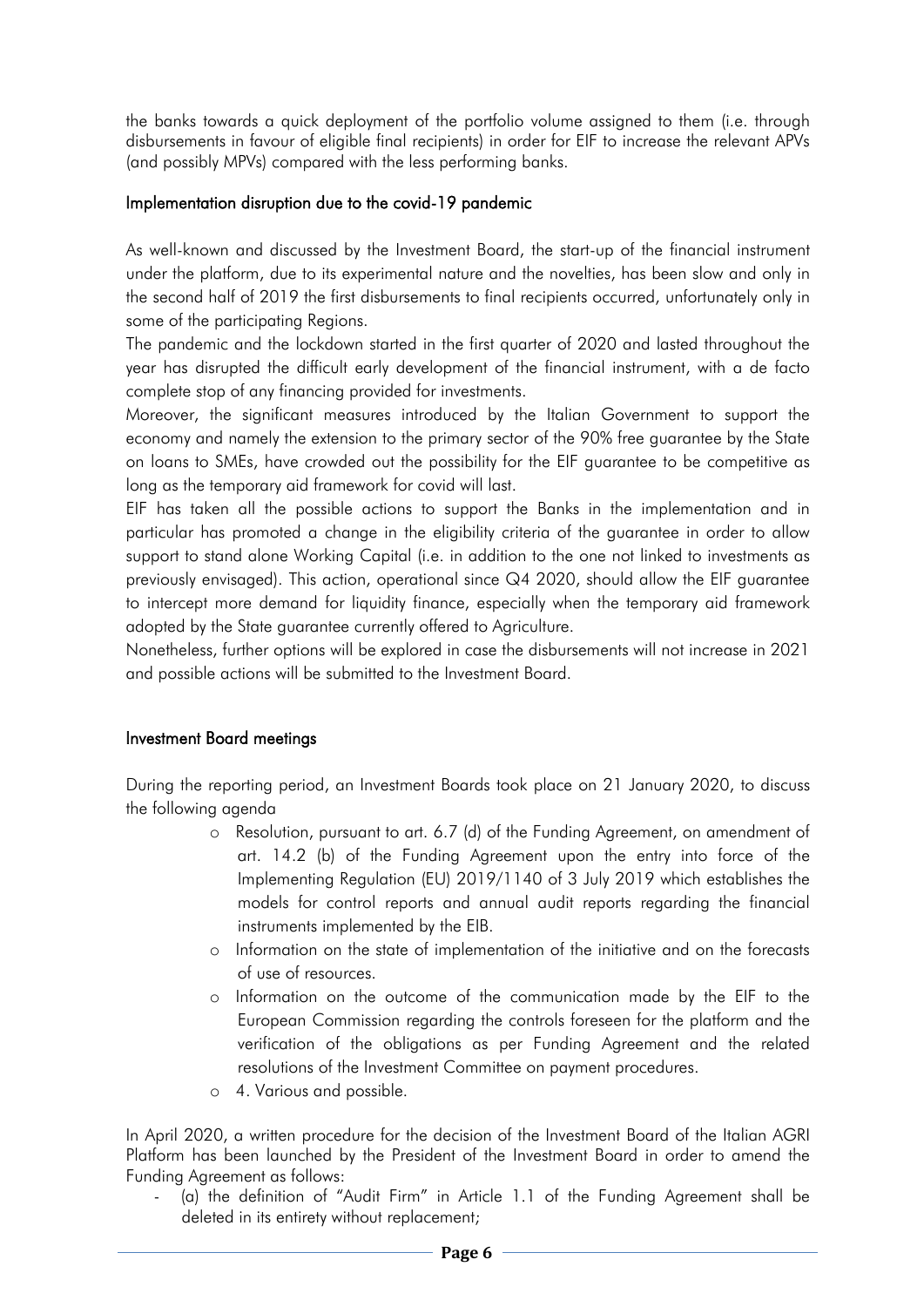- (b) Article 14.2, paragraph (b) of the Funding Agreement shall be replaced by the following:

"the control report and the annual audit report which shall be drawn up substantially in the form determined by the Commission Implementing Regulation (EU) 2019/1140 of 3 July 2019 by 31 December following the end of the reference accounting year; and";

- (c) a new paragraph (c) shall be added immediately after Article 14.2, paragraph (b) of the Funding Agreement, as per the below: "an annual cash report in respect of each Regional FoF Account, prepared by EIF

according to its standards, to be submitted by EIF to each Region not later than four (4) months following the last day of the Reporting Period."..

The Investment Board approved that written procedure unanimously on 18th May 2020.

The COVID-19 outbreak and the economic shock triggered by this emergency call for immediate response measures by policy makers as well. The current resolution provides for the necessary amendments to the mandate framework in order to introduce mitigating measures with respect to stand-alone working capital.

The amended EU regulatory framework provides exceptional additional flexibility in relation to financing working capital in order to respond to the current unprecedented situation. The regulation eliminates the requirements of (i) linking working capital support to investment operations and (ii) providing justification based on business plans or equivalent documents and evidence proving that it was used for its intended purpose. It allows for support of eligible expenditures related to working capital up to EUR 200,000.

Following the requests of the Managing Authority, in order to allow the possibility to provide stand-alone working capital, the Investment Strategy and Business Plan of the Funding Agreement has been amended to reflect the above, through an Investors Board approval by a written procedure unanimously on 9<sup>th</sup> December 2020.

Reference is to the minutes of each of the above Investment Boards' meeting for any further information on the items discussed and where appropriate resolved upon by the Investment Board.

### <span id="page-6-0"></span>2.1.1 Audits and irregularities

In accordance with Article 40(1) of Regulation (EU) No 1303/2013 as amended, the Managing Authority has received an Annual Audit Report by 31 December 2020 in line with Annex II of Commission Implementing Regulation (EU) 2019/1140. The report covered the period from 16 October 2019 to 15 October 2020 and was issued by KPMG as EIF's external auditor.

### <span id="page-6-1"></span>2.1.4 Publicity

Due to the covid-19 pandemic, no events have taken place in 2020 to market the platform. The participating Banks continued their ordinary marketing and commercialization of the products benefitting of EIF's guarantee, but all gave the feedback that the demand for financing investments in agriculture has been dramatically reduced by the crisis.

#### <span id="page-6-2"></span>2.1.5 Litigation

EIF is not aware of litigation proceedings initiated during the reporting period.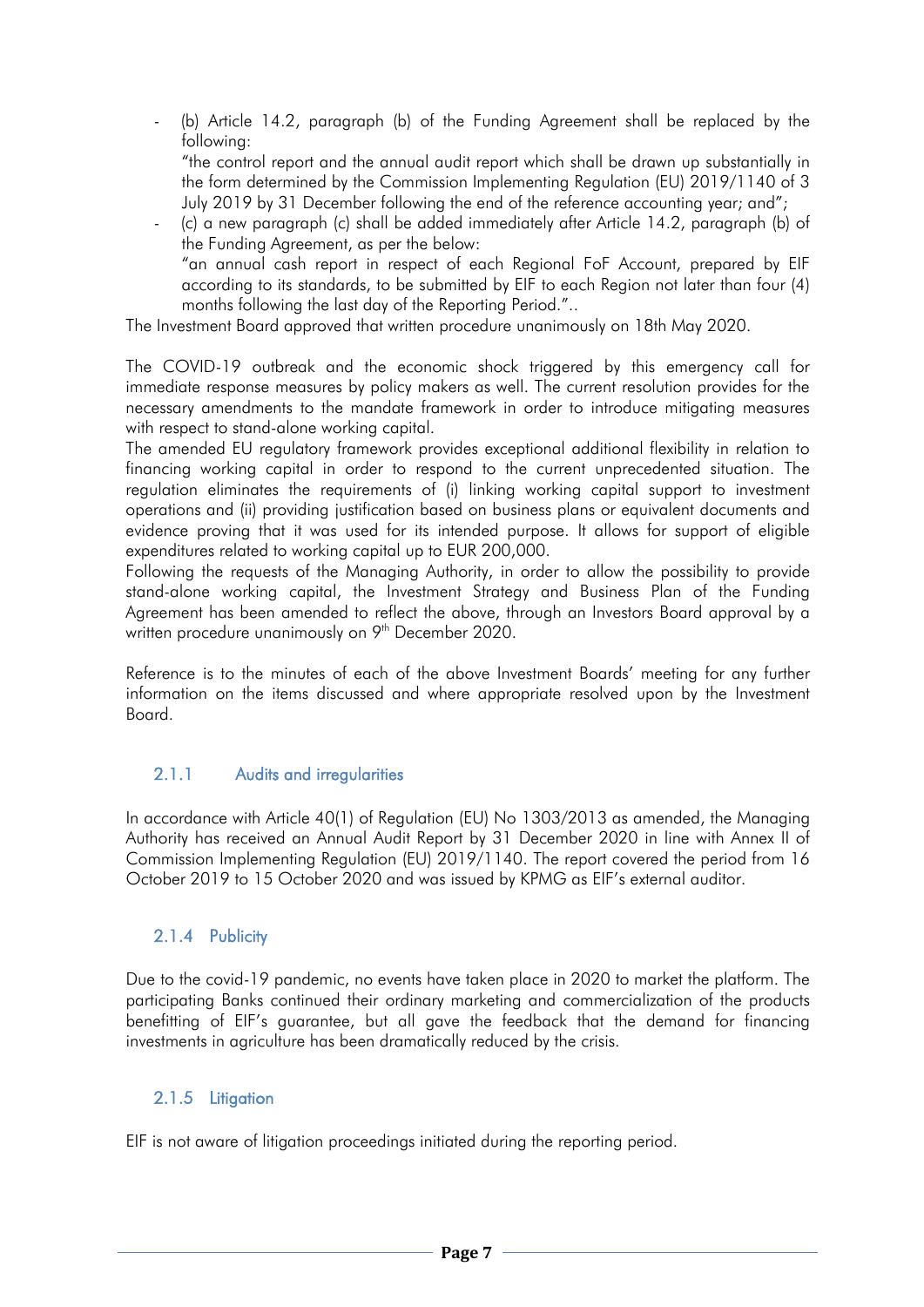### <span id="page-7-0"></span>2.1.6 Monitoring activities

The monitoring of the implementation of the financial instrument by the Financial Intermediaries performed by EIF, in accordance with the provisions set forth in the Funding Agreement, includes the following:

- rule based checks of the information related to the underlying final recipients and final recipient transactions reported periodically by the Financial Intermediary in accordance with the relevant Operational Agreement, including an additional layer of control on the SME Status by using the Orbis (Burau van Dijk's Orbis) "SME analysis on European classification" tool;

- monitoring of a sample of loans included in the portfolios based on certain eligibility criteria set forth in the Operational Agreement which may be conducted through monitoring visits at the premises of the Financial Intermediary or through remote based (desk) monitoring; - desk test of a sample of defaulted loans included in the portfolios.

During the reference period a desk monitoring was performed on a sample of loans originated by Credem under the Platform.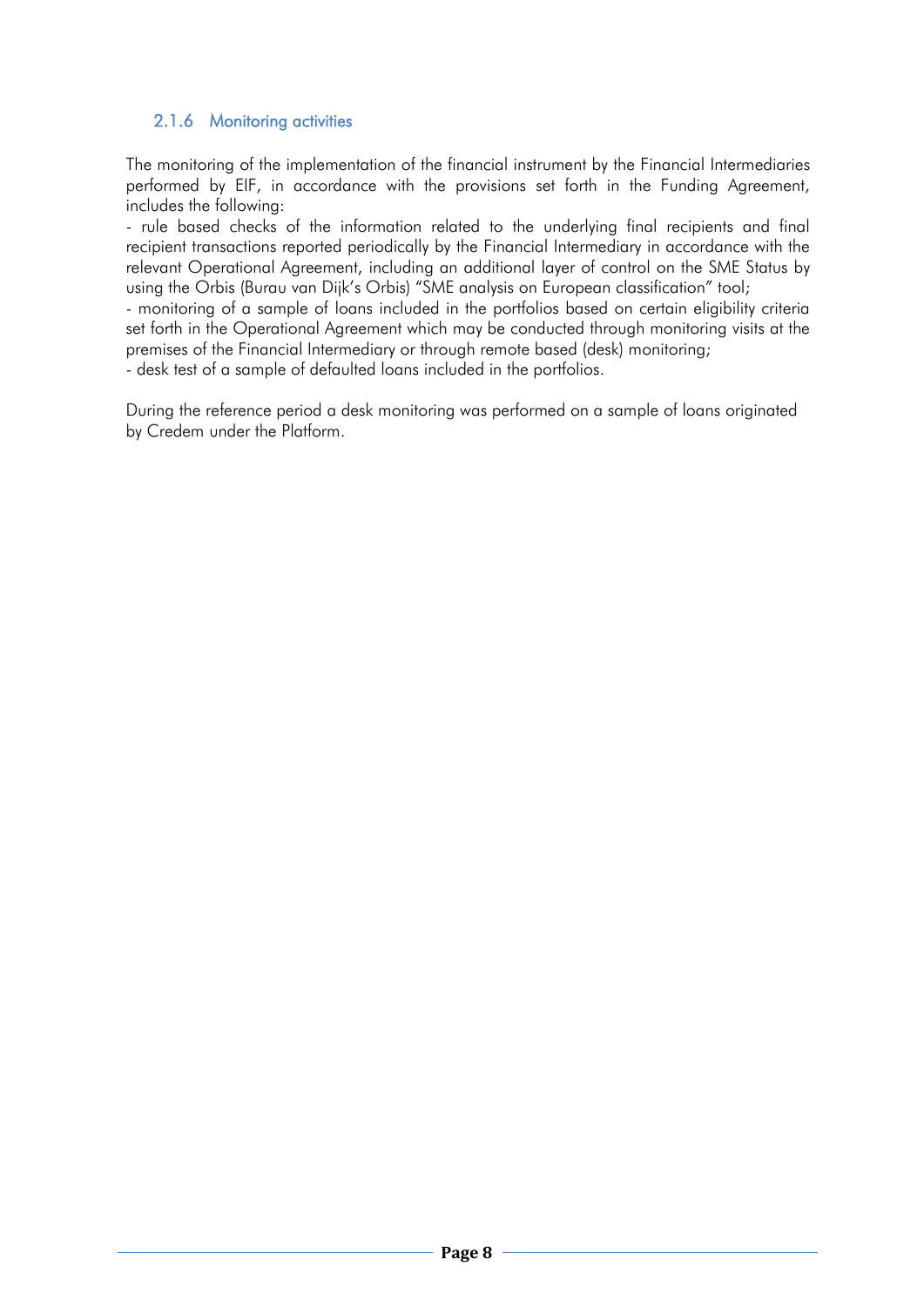### 3. Situation of the Fund of Fund

# 3.1 Key figures of the operational agreements

|                                         |                                                    | Total cumulative<br>as at 31/12/2020 |
|-----------------------------------------|----------------------------------------------------|--------------------------------------|
| Operations and Financial Intermediaries | Total number of signed Operational Agreements      | 5                                    |
|                                         | Total Amount Committed to Financial Intermediaries | 2,225,000                            |

<span id="page-8-1"></span><span id="page-8-0"></span>

| <b>Eligible Final Recipients</b> | Total number of Final Recipients having received financing during the whole programme period<br>(accumulated) |     |
|----------------------------------|---------------------------------------------------------------------------------------------------------------|-----|
|                                  | Total number of employees at time of inclusion                                                                | 631 |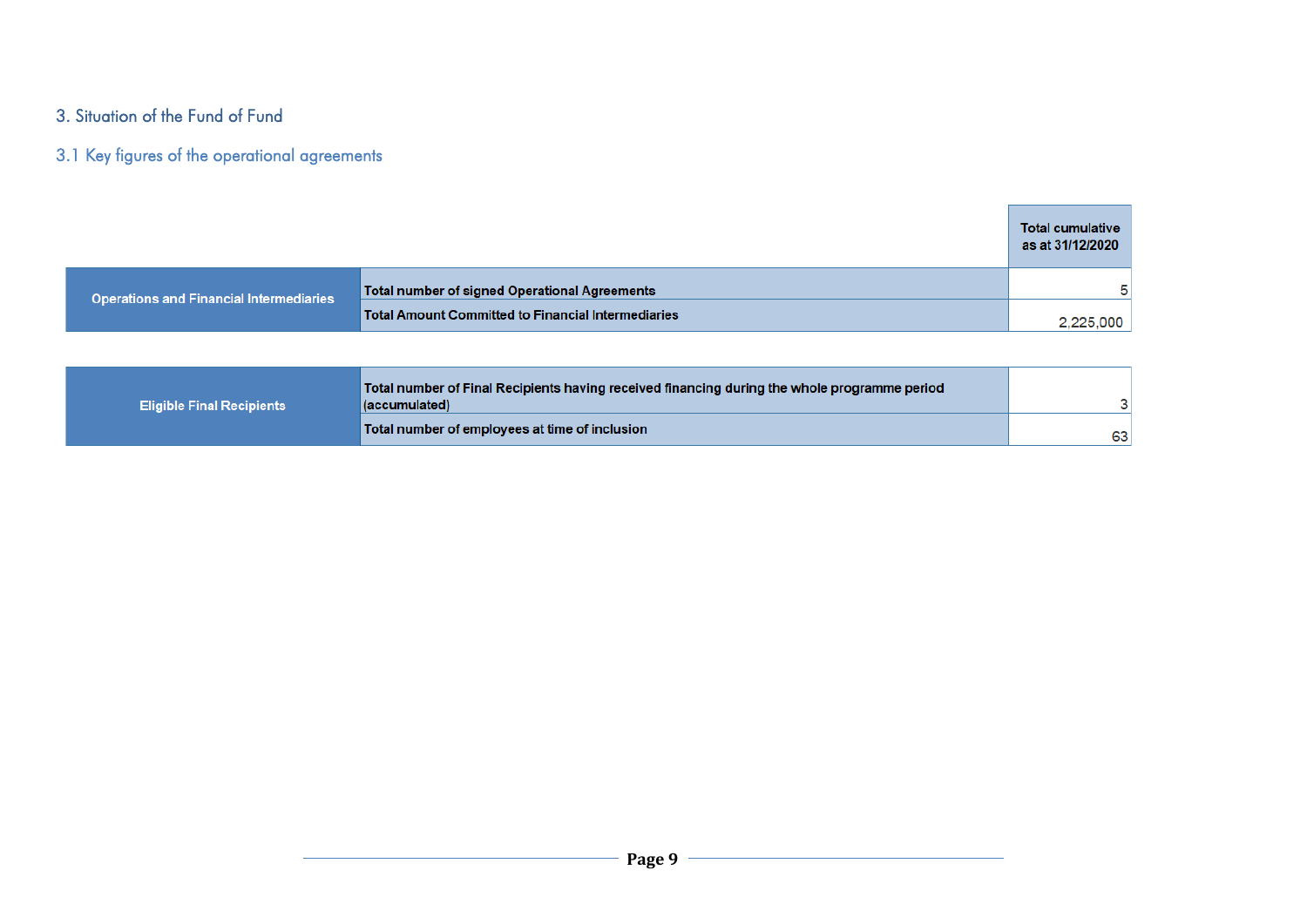#### 3.2 Guarantee operations

### 3.2.1 Information on Financial Intermediary

| Financial Intermediary Portfolio Name                    | Start of<br>Availability<br>Period | End of<br><b>Availability</b><br>Period | Signature<br>Date | Guarantee<br>Rate | Agreed<br>Portfolio<br>Volume | Signed<br>Commitment<br>(1) | Signed<br>Commitment<br>(EAFRD part) | <b>Signed</b><br>Commitment<br>[National co-<br>financingl | <b>Signed</b><br><b>Commitment</b><br><b>IEIF</b><br>Contribution | <b>Risk retained</b><br>by Financial<br>intermediaries | Actual<br>Portfolio<br>Volume | Utilisation of<br>Agreed<br>Portfolio<br>Volume (2) | Disbursement to Disbursement<br><b>Final Recipients</b> | ratio (3) | Released<br>signed<br>commitment |
|----------------------------------------------------------|------------------------------------|-----------------------------------------|-------------------|-------------------|-------------------------------|-----------------------------|--------------------------------------|------------------------------------------------------------|-------------------------------------------------------------------|--------------------------------------------------------|-------------------------------|-----------------------------------------------------|---------------------------------------------------------|-----------|----------------------------------|
| Banca Cambiano - Agri Italia - Piemonte                  | 0104/2019                          | 3103/2021                               | 2103/2019         | 50.0%             | 200,000                       | 100,000                     | 21.560                               | 28.440                                                     | 50,000                                                            | 100,000                                                |                               |                                                     |                                                         |           |                                  |
| Banca Monte dei Paschi di Siena - Agri Italia - Piemonte | 15/05/2019                         | 14/05/2021                              | 14/05/2019        | 50.0%             | 500,000                       | 250,000                     | 53,900                               | 71,100                                                     | 125,000                                                           | 250,000                                                |                               |                                                     |                                                         |           |                                  |
| Credito Emiliano (CREDEM) - AGRI Italia - Piemonte       | 0103/2019                          | 28/02/2021                              | 0103/2019         | 50.0%             | 2,000,000                     | 1,000,000                   | 215,600                              | 284,400                                                    | 500,000                                                           | 1,000,000                                              | 550,000                       | 27.5%                                               | 550,000                                                 | 27.5%     |                                  |
| Credito Valtellinese (CREVAL) - AGRI Italia - Piemonte   | 02/01/2019                         | 3112/2021                               | 24/12/2018        | 50.0%             | 500,000                       | 250,000                     | 53,900                               | 71,100                                                     | 125,000                                                           | 250,000                                                | 125,000                       | 25.0%                                               | 125,000                                                 | 25.0%     | $-500,000$                       |
| ICCREA Bancalmpresa - AGRI Italia - Piemonte             | 0105/2019                          | 30/04/2021                              | 18/04/2019        | 50.0%             | 1,250,000                     | 625,000                     | 134,750                              | 177.750                                                    | 312,500                                                           | 625,000                                                |                               |                                                     |                                                         |           |                                  |
| Total                                                    |                                    |                                         |                   |                   | 4.450.000                     | 2,225,000                   | 479.710                              | 632,790                                                    | 1.112.500                                                         | 2.225.000                                              | 675,000                       | 15.2%                                               | 550,000                                                 | 15.2%     | $-500.000$                       |

(1) Signed Commitment = Agreed Portfolio Volume \* Guarantee Rate<br>(2) Utilisation of Agreed Portfolio Volume = Actual Portfolio Volume / Agreed Portfolio Volume<br>(3) Disbursement ratio = Disbursement to Final Recipients / Ag

<span id="page-9-1"></span><span id="page-9-0"></span>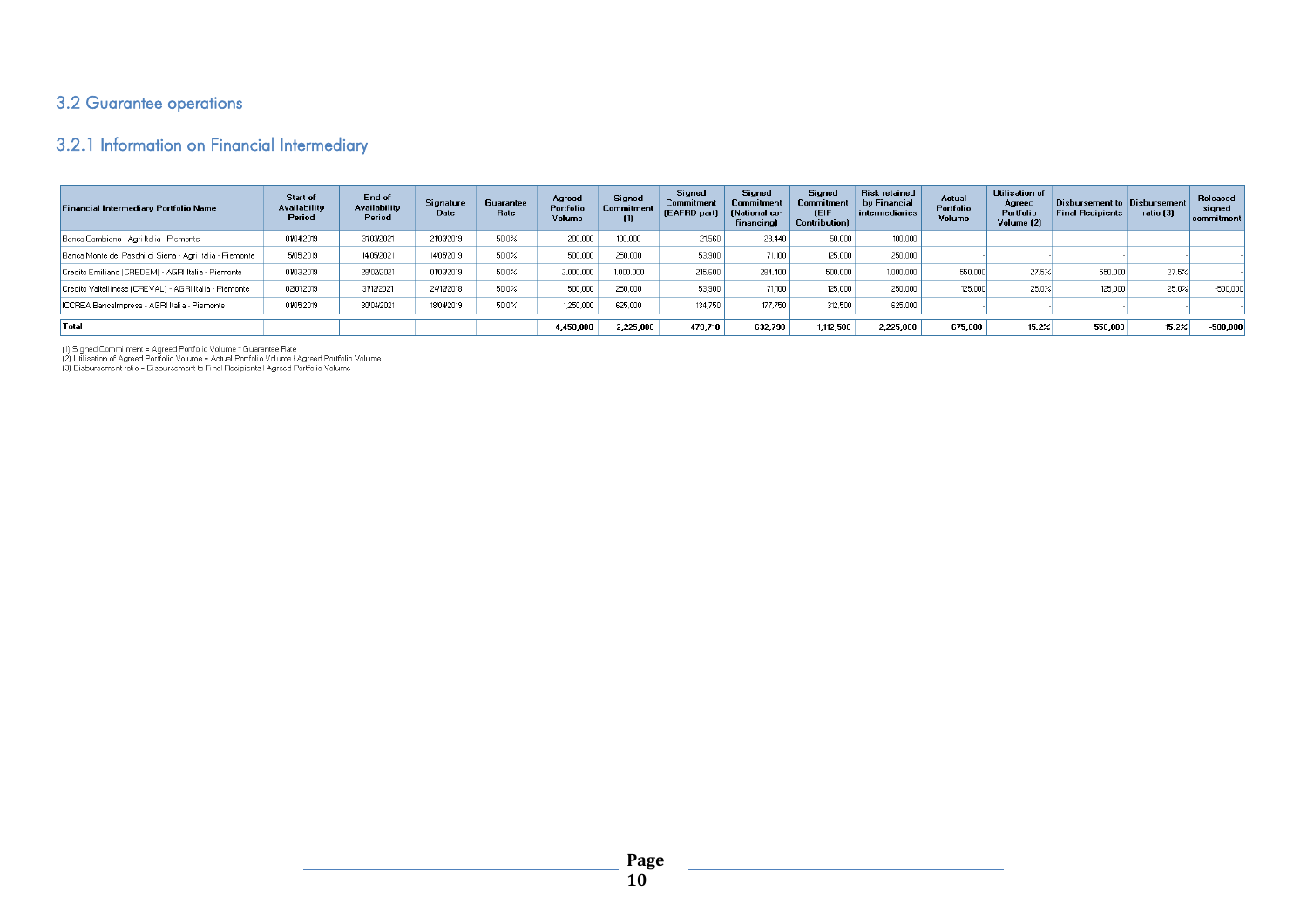# 3.2.2 Aggregate Final Recipient portfolio analysis

| <b>Portfolio Name</b>                                  | <b>Number of Final</b><br><b>Recipients</b> | out of which,<br>individuals | out of which,<br>microenterprises | out of which, SMEs Recipients bigger Number of loans | out of which, Final<br>than SMEs | Number of Disbursed<br>loans | <b>Number of</b><br>employees as at time<br>of inclusion | Average loan<br>maturity in months | <b>Actual Portfolio</b><br><b>Volume in EUR</b> | Investment amount<br>in EUR |
|--------------------------------------------------------|---------------------------------------------|------------------------------|-----------------------------------|------------------------------------------------------|----------------------------------|------------------------------|----------------------------------------------------------|------------------------------------|-------------------------------------------------|-----------------------------|
| Credito Emiliano (CREDEM) - AGRI Italia - Piemonte     |                                             |                              |                                   |                                                      |                                  |                              |                                                          |                                    | 550,000                                         | 709,240                     |
| Credito Valtellinese (CREVAL) - AGRI Italia - Piemonte |                                             |                              |                                   |                                                      |                                  |                              |                                                          | 144                                | 125,000                                         | 125,000                     |
| <b>TOTAL</b>                                           |                                             |                              |                                   |                                                      |                                  |                              |                                                          |                                    | 675,000                                         | 834,240                     |

# 3.2.3 Guarantee Calls / Recoveries

<span id="page-10-1"></span><span id="page-10-0"></span>

| <b>Portfolio name</b>                              | <b>Number of Loans</b><br><b>Defaulted</b> | <b>Amount Paid</b> | <b>Amount Recovered</b> | <b>Net Amount Paid</b> |
|----------------------------------------------------|--------------------------------------------|--------------------|-------------------------|------------------------|
| Credito Emiliano (CREDEM) - AGRI Italia - Piemonte |                                            |                    |                         |                        |
| Total                                              |                                            |                    |                         |                        |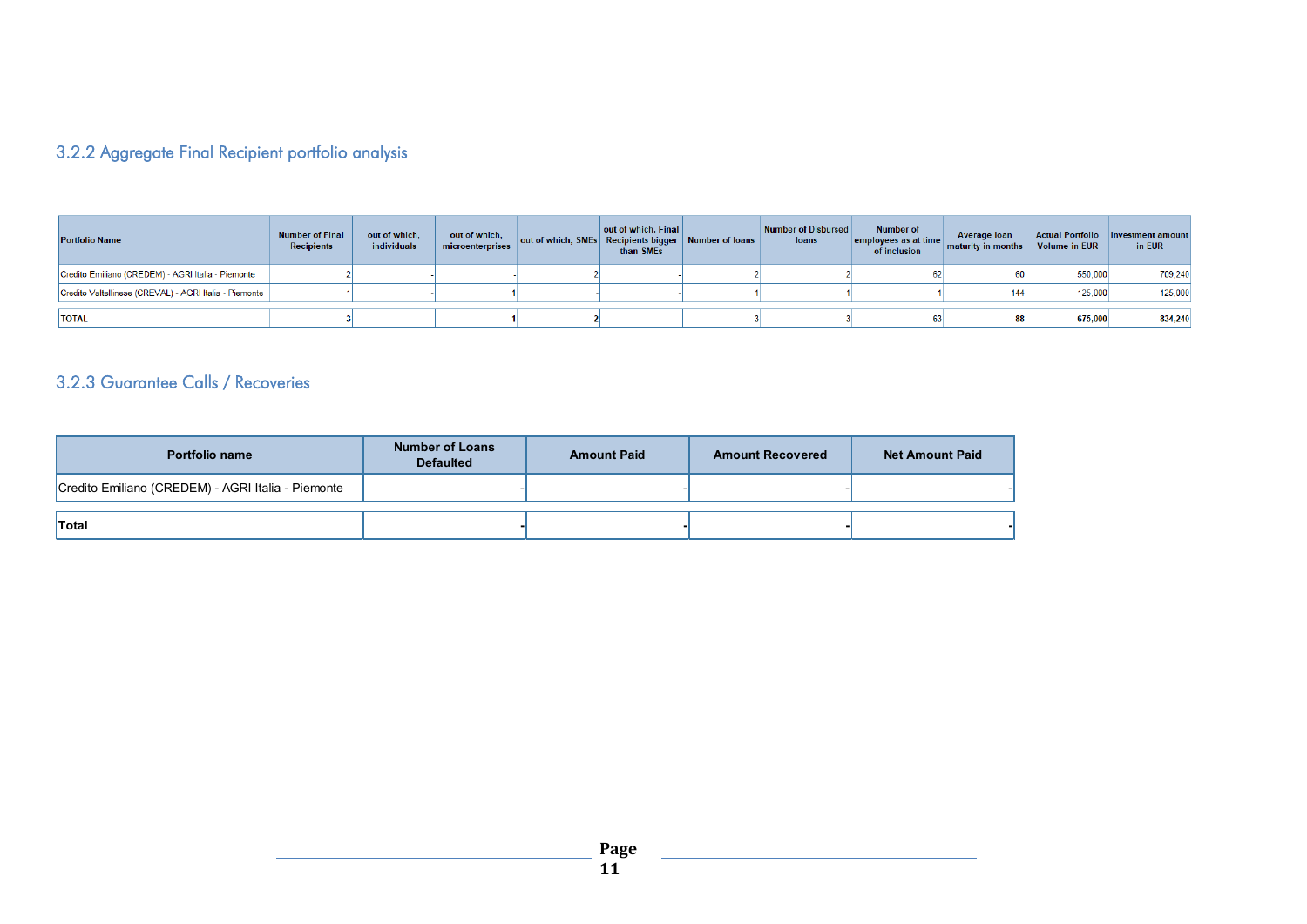|                  | <b>Final Recipients</b> |        | <b>Final Recipients Loan Amount</b> |        |  |  |
|------------------|-------------------------|--------|-------------------------------------|--------|--|--|
| Size in '000 EUR | $\frac{9}{6}$<br>Nr     |        | <b>EUR</b>                          | $\%$   |  |  |
| $(100 - 200)$    |                         | 33.3%  | 125,000                             | 18.5%  |  |  |
| $(200 - 500)$    |                         | 66.7%  | 550,000                             | 81.5%  |  |  |
| <b>TOTAL</b>     | 3                       | 100.0% | 675,000                             | 100.0% |  |  |

# 3.2.4 Breakdown by Final Recipient Transaction size

<span id="page-11-0"></span>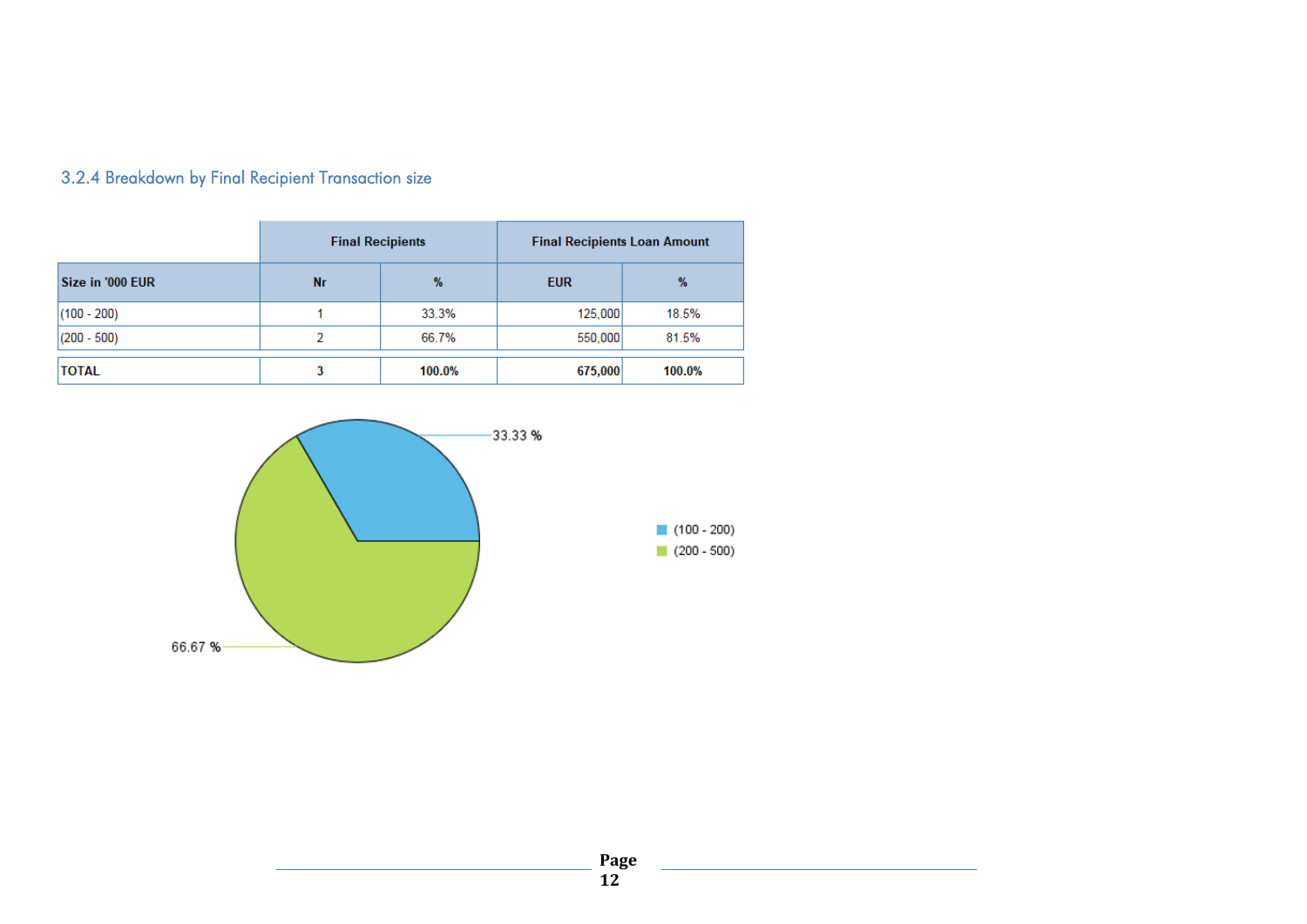# 3.2.5 Final Recipient Portfolio Breakdown by Number of Employees

|                                                  | <b>Final Recipients</b> |        | <b>Final Recipients Loan Amount</b> |               |
|--------------------------------------------------|-------------------------|--------|-------------------------------------|---------------|
| Size (number of employees at<br>first inclusion) | <b>Nr</b>               | $\%$   | <b>EUR</b>                          | $\frac{9}{6}$ |
| $ 0 - 9 $                                        |                         | 33.3%  | 125,000                             | 18.5%         |
| $10 - 49$                                        | n                       | 66.7%  | 550,000                             | 81.5%         |
| <b>TOTAL</b>                                     | 3                       | 100.0% | 675,000                             | 100.0%        |

<span id="page-12-0"></span>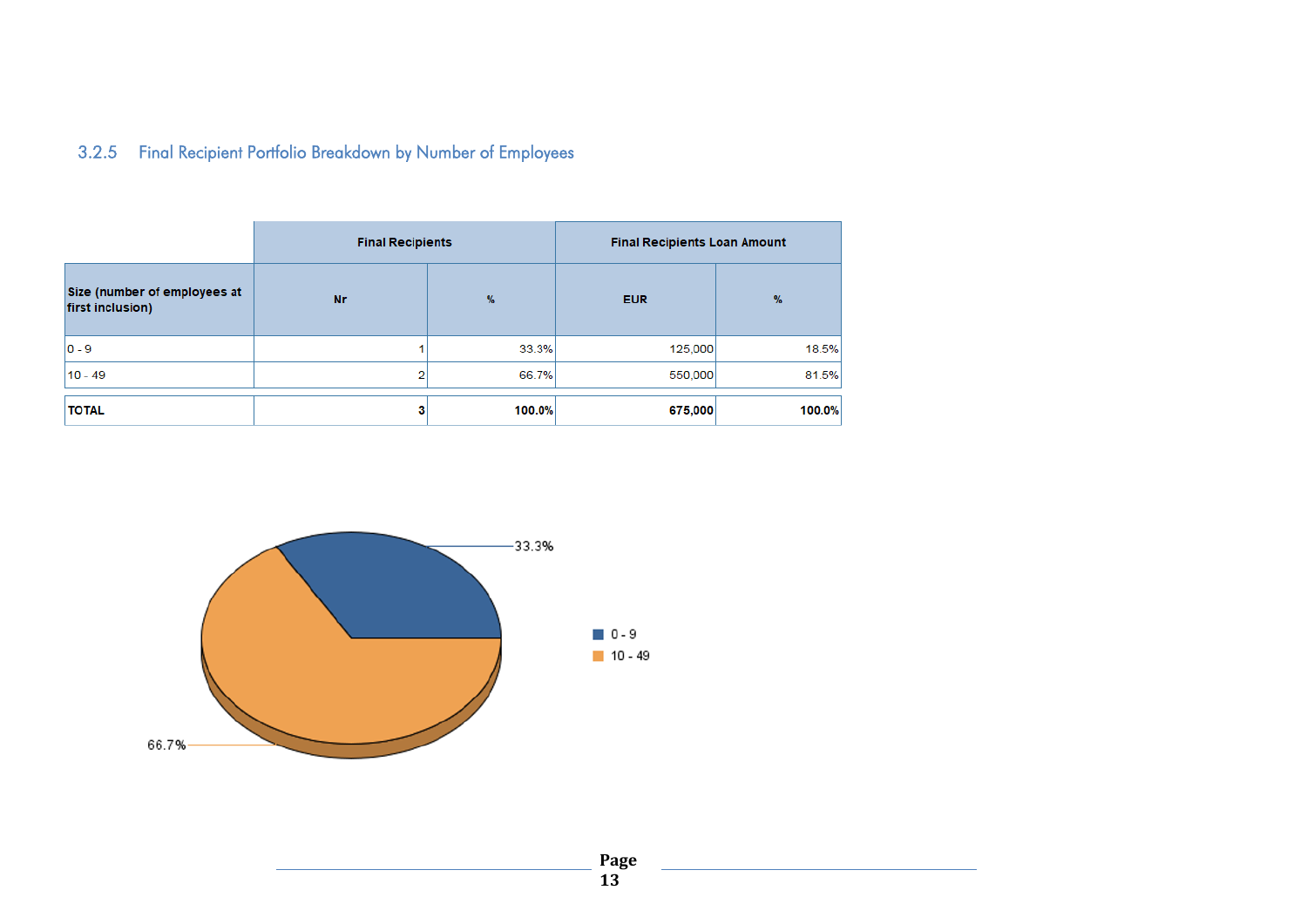# 3.2.6 Final Recipient Portfolio Breakdown by Sector (NACE lev.2)

|                         |                                                                    |    | <b>Final Recipients</b> | <b>Final Recipients Loan</b><br>Amount |               |  |  |
|-------------------------|--------------------------------------------------------------------|----|-------------------------|----------------------------------------|---------------|--|--|
| Sector Code Description |                                                                    | Nr | $\frac{9}{4}$           | <b>EUR</b>                             | $\frac{2}{4}$ |  |  |
| <b>A01</b>              | [Crop and animal production, hunting and related service activiti] |    | 66.7%                   | 375,000                                | 55.6%         |  |  |
| C10                     | Manufacture of food products                                       |    | 33.3%                   | 300,000                                | 44.4%         |  |  |
| <b>TOTAL</b>            |                                                                    | 3  | 100.0%                  | 675,000                                | 100.0%        |  |  |

<span id="page-13-0"></span>

**Page 14**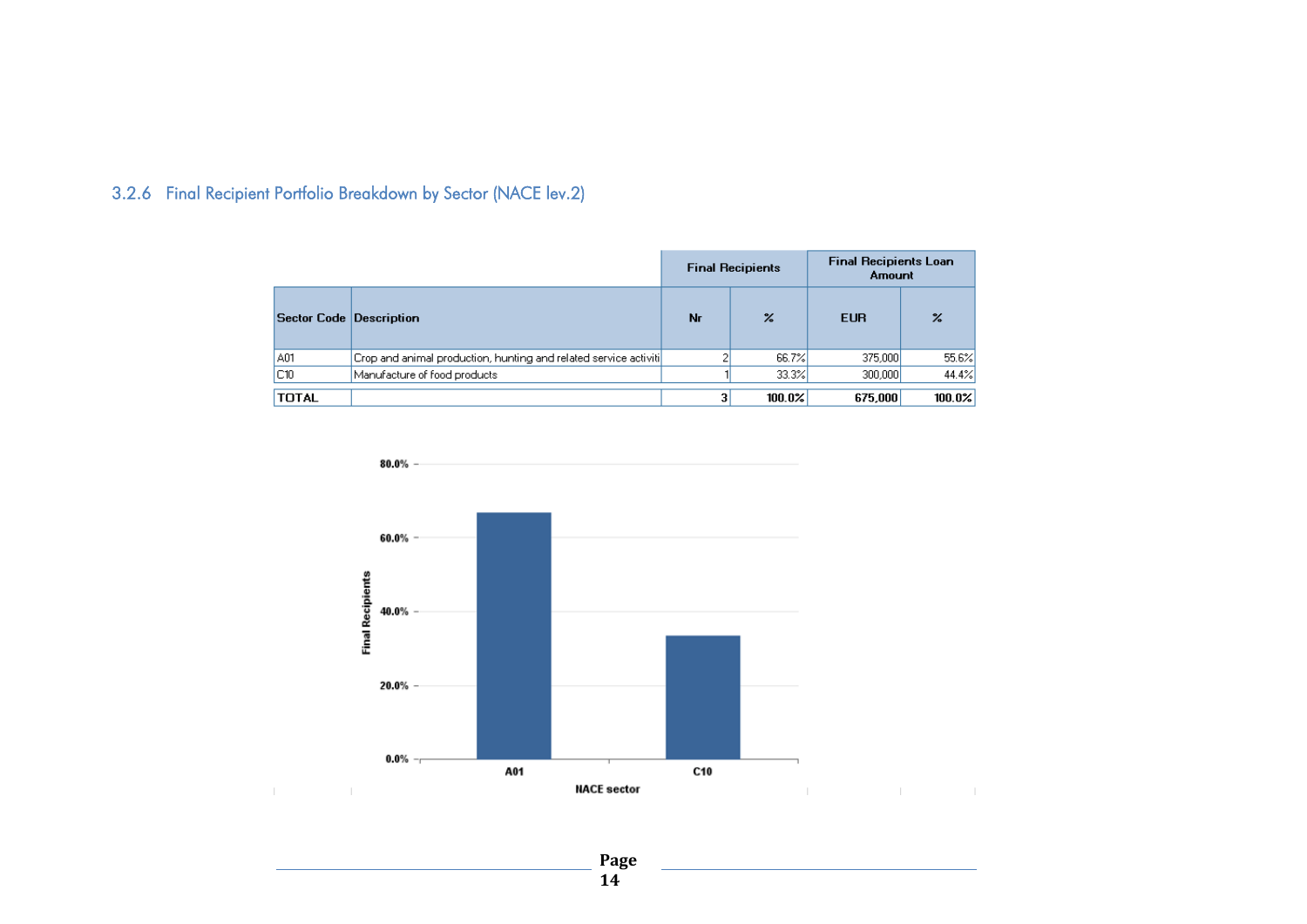### <span id="page-14-0"></span>4. Financial Information

The financial information presented in this section has not been audited to date.

# <span id="page-14-1"></span>4.1 Annual Cash Report on EUR-Account

|                                                                                                                                     |              | <b>Amounts for the</b><br>period from<br>01/01/2020 to<br>31/12/2020 |  |  |  |
|-------------------------------------------------------------------------------------------------------------------------------------|--------------|----------------------------------------------------------------------|--|--|--|
|                                                                                                                                     | <b>Notes</b> | <b>EUR</b>                                                           |  |  |  |
| <b>OPENING CASH BALANCE</b>                                                                                                         |              | 1 232 982.20                                                         |  |  |  |
| 1) Contribution                                                                                                                     | 1            |                                                                      |  |  |  |
| 2) Movement relating to operations                                                                                                  | 2            |                                                                      |  |  |  |
| 3) Treasury Investments (Term deposits in/out & interest)                                                                           | 3            |                                                                      |  |  |  |
| 4) Additional expenses                                                                                                              |              |                                                                      |  |  |  |
| Legal expenditure                                                                                                                   |              |                                                                      |  |  |  |
| <b>Negative Interest</b>                                                                                                            |              |                                                                      |  |  |  |
| 5) General Administrative expenses                                                                                                  | 4            | (7876.88)                                                            |  |  |  |
| 6) Others                                                                                                                           |              |                                                                      |  |  |  |
| <b>CLOSING BALANCE</b>                                                                                                              |              | 1 225 105.32                                                         |  |  |  |
| <b>Note 1 Contribution</b>                                                                                                          |              |                                                                      |  |  |  |
| <b>List of Movements</b>                                                                                                            | Date         | <b>EUR</b>                                                           |  |  |  |
| Total                                                                                                                               |              |                                                                      |  |  |  |
| <b>Note 2 Guarantee Operations</b>                                                                                                  |              |                                                                      |  |  |  |
| <b>List of Movements</b>                                                                                                            | Date         | <b>EUR</b>                                                           |  |  |  |
| <b>Total</b>                                                                                                                        |              |                                                                      |  |  |  |
| Note 3 - Treasury Investments (Term deposits in/out & interest)                                                                     |              |                                                                      |  |  |  |
| <b>List of Movements</b>                                                                                                            |              |                                                                      |  |  |  |
|                                                                                                                                     | Date         | <b>EUR</b>                                                           |  |  |  |
| Total                                                                                                                               |              |                                                                      |  |  |  |
| <b>Note 4 - General Administrative expenses</b>                                                                                     |              |                                                                      |  |  |  |
| <b>List of Movements</b>                                                                                                            | Date         | <b>EUR</b>                                                           |  |  |  |
| Payment-Management fee (2nd year + 3rd year + committed to FIs) &<br>Performance Fee- ITAgri Piemonte- H1 2020 & Adjustment Accrual | 30/07/2020   | (4622.23)                                                            |  |  |  |
| Payment- Management fee (committed to FIs) & Performance Fee- ITAgri<br>Piemonte-H2 2019                                            | 04/05/2020   | (3254.65)                                                            |  |  |  |
| <b>Total</b>                                                                                                                        |              | (7876.88)                                                            |  |  |  |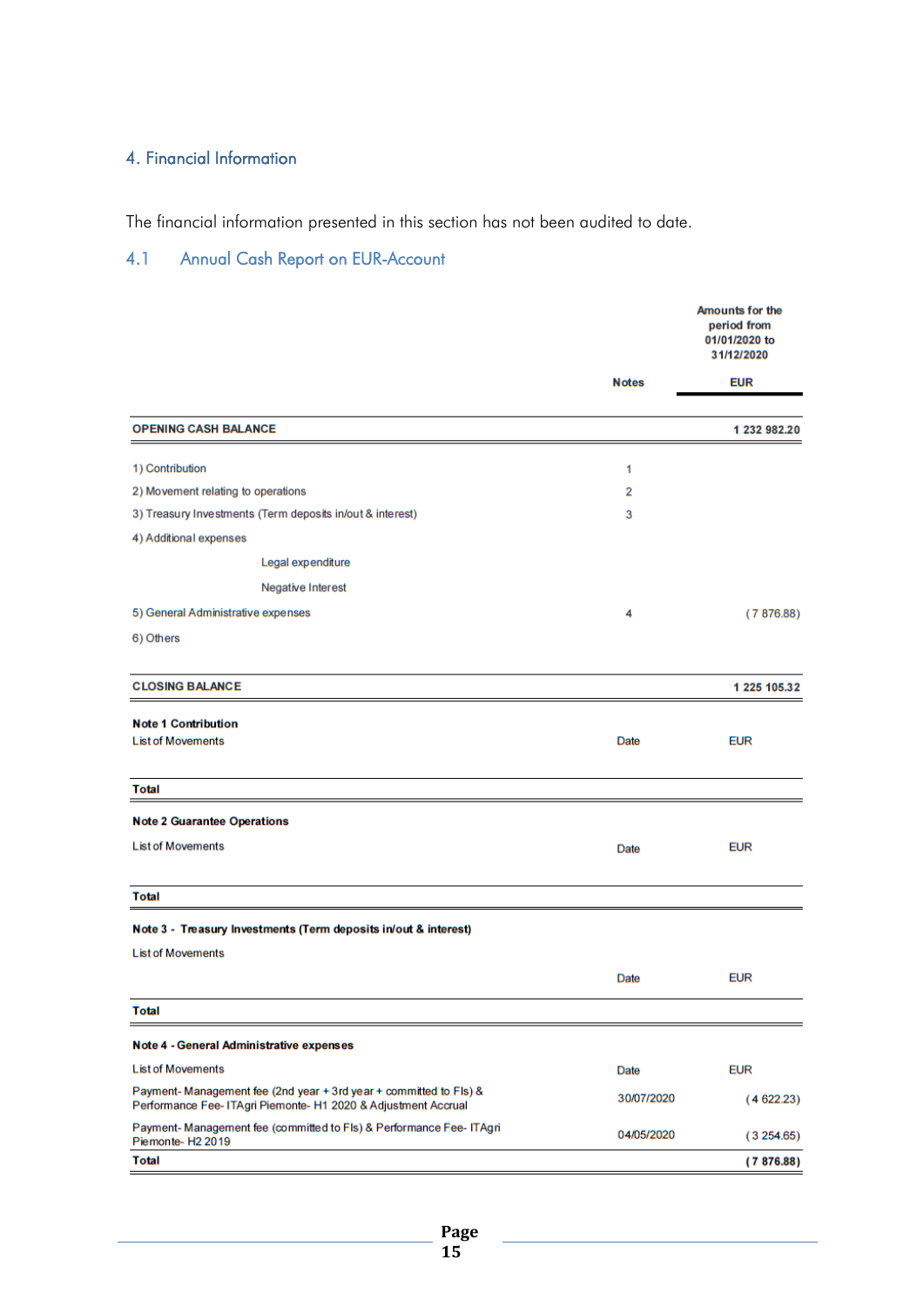### <span id="page-15-0"></span>5. Contacts

#### Luxembourg office

### European Investment Fund

37B avenue J.F. Kennedy L-2968 Luxembourg [www.eif.org](http://www.eif.org/)

### Alessandro Gargani

[a.gargani@eif.org](mailto:a.gargani@eif.org)  $+352248581778$ 

For any questions regarding this report, please contact us using the following email address: [EIF-MM-BS-MSM@eif.org](mailto:EIF-MM-BS-MSM@eif.org)